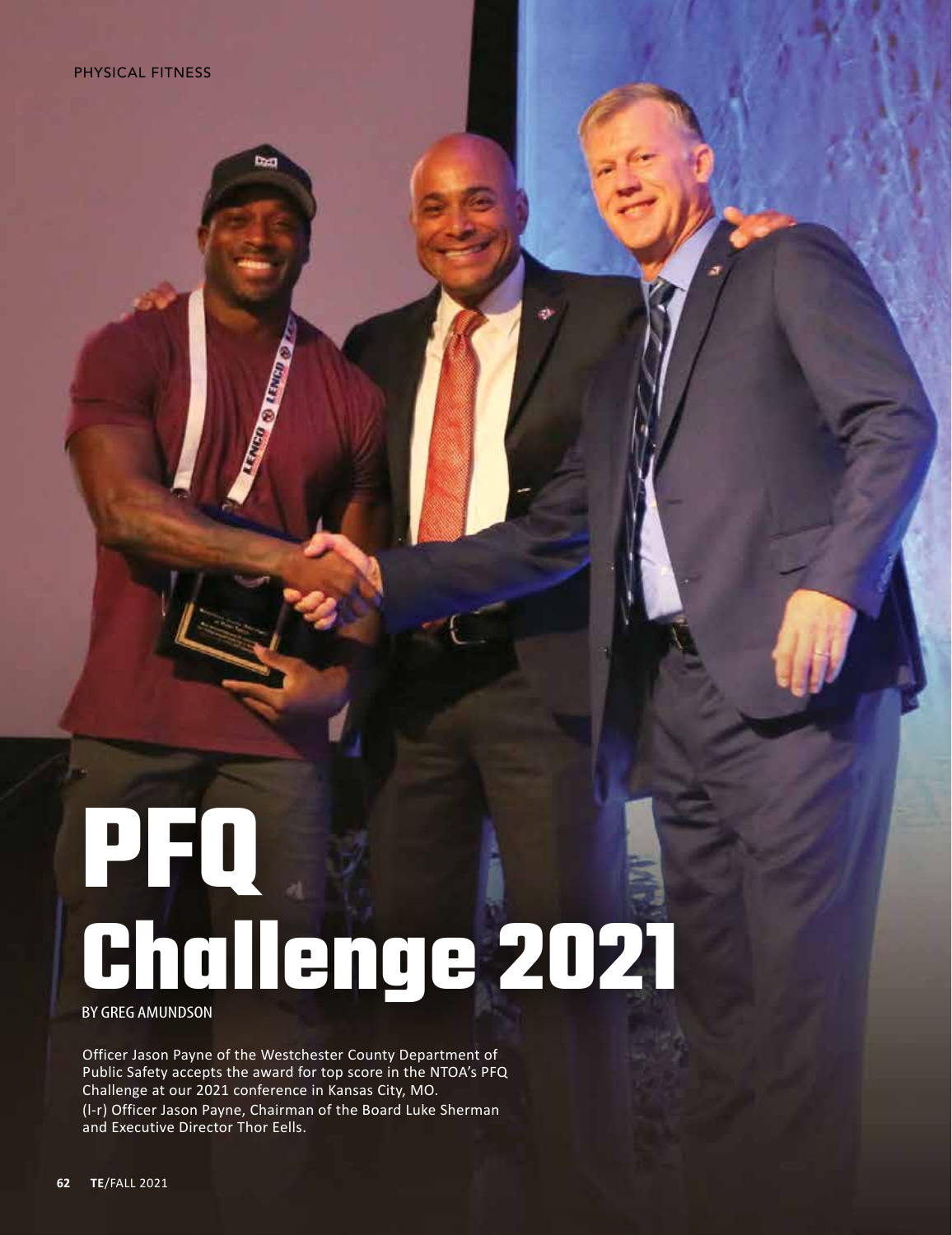Research has shown that despite a police officer's oath to serve and protect other people, law enforcement personnel often are the most vulnerable people in society. Academic and clinical studies on stress, depression, anxiety and mental health among police officers have yielded troubling results.

Sadly, there is an abundance of evidence demonstrating that officers have an increased rate of developing mental and physical health-related issues. This is due to sustained trauma exposure and certain maladaptive coping strategies still supported by police culture.<sup>1</sup> The challenges facing officers are significantly higher than those facing the general public and include a disproportionate rate of depression, heart disease, relationship conflict and divorce, alcoholism, post-traumatic stress and suicide.<sup>2</sup>

How are specialized units and individual operators to respond? The above-mentioned unsettling findings underscore the well-known contention that police work (not to mention SWAT and ERT operations) is a high-risk calling. They also highlight the need for an effective, coordinated response from the law enforcement, mental health, physical fitness, and chaplaincy communities that are directed toward assessment, prevention, intervention and transformation. To this end, operators who lead from the front within their departments by a demonstrated high level of physical fitness present a valuable effort that can not only help counteract the toxicity of a long-term policing career but also serve as an objective, measurable and repeatable component in such a comprehensive effort — thus the PFQ!

Operators have a responsibility to themselves, their teammates and their departments to indoctrinate themselves into the culture and ethos of the warrior archetype (intangible and subjective attributes of an operator) while simultaneously preparing for the most demanding standards of physical readiness possible (tangible and objective attributes of an operator: i.e., the PFQ and other measurements of marksmanship, combatives, O-course, etc.). Although the outer accoutrements and weapon systems issued to operators protect their physical body from attack, research has demonstrated that what matters most is the space between their ears. In this sense, oftentimes the first step to victory (both on and off duty) is for operators to embrace a warrior mindset. Operators who relate to themselves as a mighty warrior in a cosmic battle of good versus evil are predisposed to navigating a career in law enforcement and special operations with greater agility, courage, resilience and faith in a positive outcome.

SWAT and ERT operators are astonishing men and women who have a strong sense of purpose in life. Through rigorous classroom and field training, crucible tests of

endurance and willpower, and strenuous measurements of work capacity across broad time and modal domain, operators learn how to drive forward with mission focus and serve with meaning, clarity, and intention. Objectively speaking, operators are trained to run toward the sound of danger and are equipped to thrive when they engage the source of danger. (Remember the Hollywood adage, "Who do the police call when they need help? SWAT!") Operators help the public and members of their own department feel safe, valued, respected, and important contributors to society. That being said, law enforcement departments and society at large tend to sense that operators are peacefully dangerous. In other words, the public intuitively knows that operators are capable of responding to danger precisely because operators understand danger — how it works, and how it can be mitigated and overcome.

Operators who lead from the front within their departments by a demonstrated high level of physical fitness present a valuable effort that can not only help counteract the toxicity of a long-term policing career but also serve as an objective, measurable and repeatable component in such a comprehensive effort.

#### PFQ APRIL CHALLENGE

During the month of April 2021, the NTOA introduced the first PFQ Challenge. All operators who successfully maxed the test with 50 points are listed on page 65.

Additionally, the top 10 scores received a formal certificate of achievement from the NTOA on their accomplishment.

The agency or SWAT team that submitted the highest overall score received a plaque commemorating their achievement.

It is with great pleasure that the NTOA Physical Fitness section acknowledges and celebrates the best-of-the-best within our nation's ranks of ERT and SWAT operations for their remarkable achievements on the NTOA PFQ. These people have stood out as possessing levels of strength, endurance, speed, and fortitude that set them apart and position them at the tip of the spear. In other words, these people are able to run toward the sound of danger and thrive when they engage the source of danger a little bit faster and better than everyone else.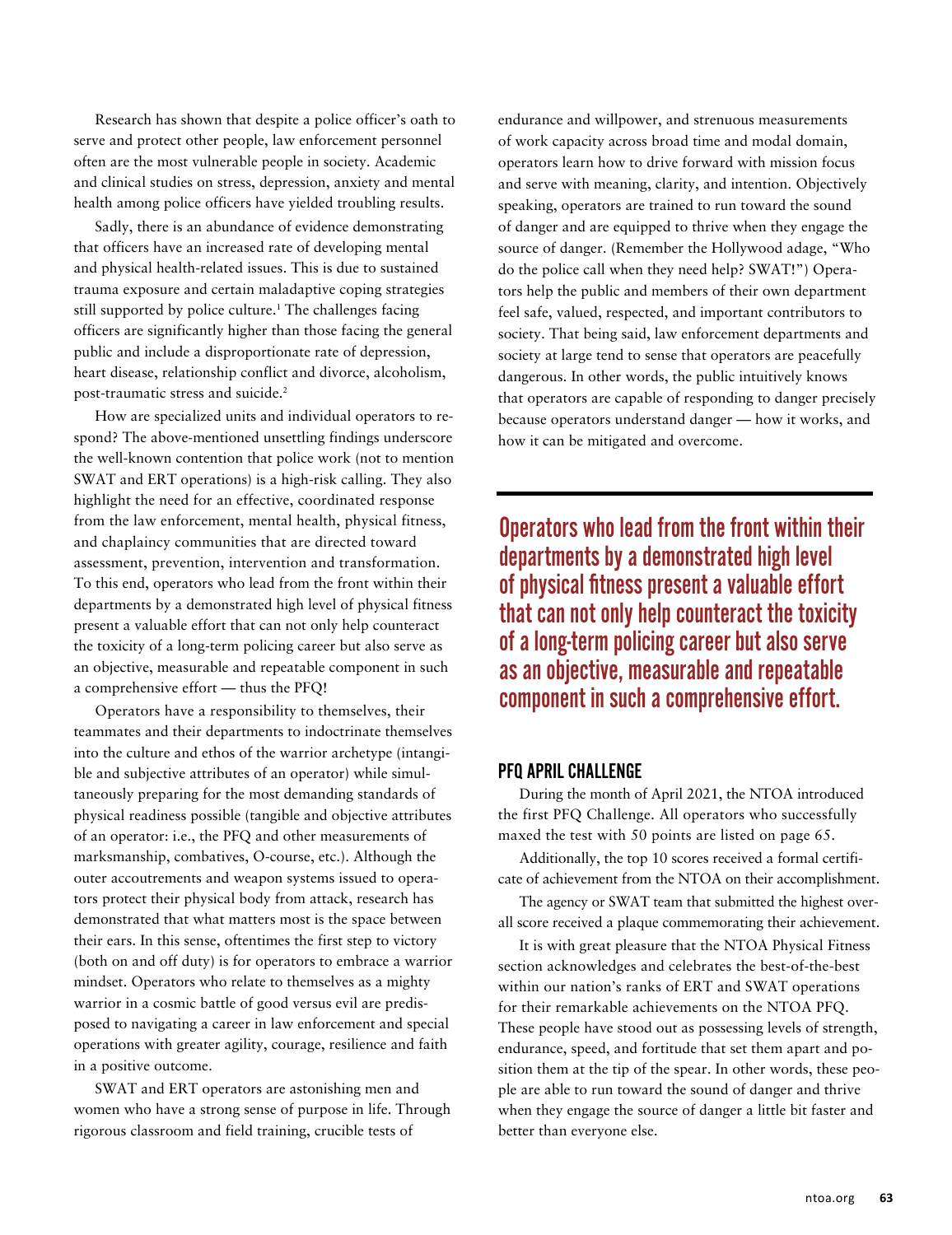#### PHYSICAL FITNESS

 Special recognition is in order for Operator Jason Payne of Westchester County Department of Public Safety on the overall highest PFQ score of 150 total points (Fittest Operator Award) and to Malden (MA) Police Department ERT on their Fittest SWAT Team Award. Over 180 operators achieved the gold standard of 50+ points on the PFQ and 21 operators achieved over 100 points.

In addition to the objective data collection that the first round of PFQ testing provided, there were also incredible testimonies of increased unit cohesiveness, trust, esprit de corps, and operational readiness. Over the next several months, the NTOA physical fitness section will be meeting to further review the objective data in addition to the recommendations of areas where the test and testing administration can be improved.

### **ENDNOTES**

1. As a case in point, in 1999 while serving as a law enforcement officer in Santa Cruz, CA, my field training officer introduced me to the post-shift ritual of "Choir Practice." This nightly activity involved gathering around the trunk of a marked patrol vehicle, drinking beer, and lamenting about the stress of the job.

2. Bryan L. Steinkopf, Kori A. Hakala, and Vincent B. Van Hasselt, "Motivational Interviewing: Improving the Delivery of Psychological Services to Law Enforcement," Professional Psychology: Research and Practice 46, no. 5 (2015): 348- 354, accessed July 25, 2019, https://psycnet.apa.org/record/2015-36244-001

Greg Amundson is the NTOA's Physical Fitness Section Chair.

## **ON BEHALF OF THE NTOA AND THE PHYSICAL FITNESS SECTION, THANK YOU TO EVERYONE WHO PARTICIPATED IN**

## **THE TEST, AND CONGRATULATIONS ON YOUR ACHIEVEMENTS.**

## **CONTINUE TO TRAIN AS IF YOUR LIFE DEPENDS ON IT — BECAUSE IT DOES!**